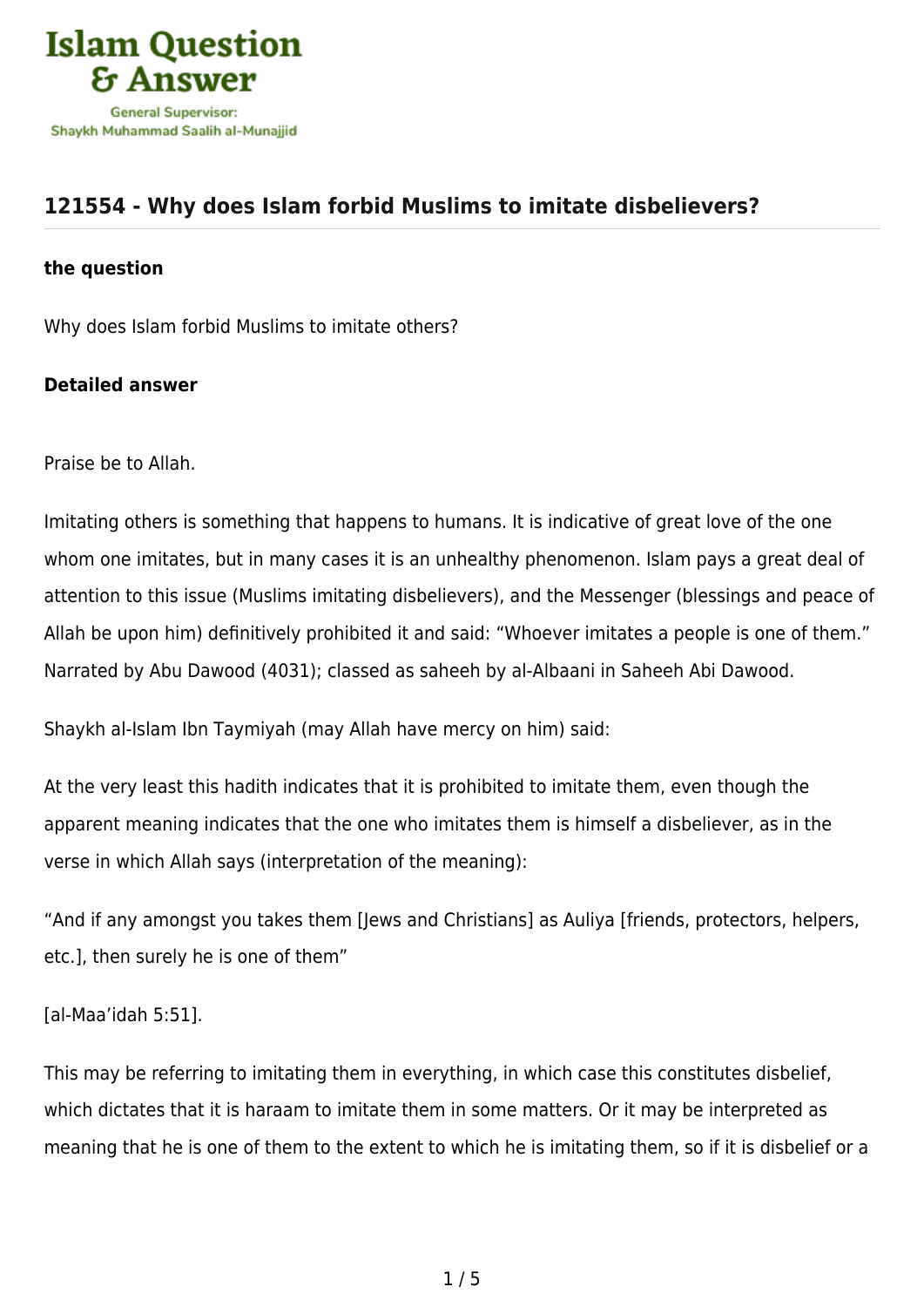

sin or a symbol that is unique to them, then the ruling is like that. Whatever the case, it implies that imitating them is haraam.

End quote from Iqtida' as-Siraat al-Mustaqeem (1/270-271)

We can see the wisdom behind the prohibition on Muslims imitating disbelievers if we understand the harm to which this imitation may lead and the bad consequences thereof, which include the following

1.

If a Muslim imitates the disbelievers, it indicates that he prefers the way the disbeliever looks to the way he himself looks, and this may be an implicit objection to the law and will of Allah, may He be exalted.

If a woman imitates a man, it is as if she is objecting to the appearance with which Allah has created her, and is not pleased with it. By the same token, when a Muslim imitates a disbeliever, it is as if he is saying that the appearance of the disbeliever is better for him than the appearance with which Allah has honoured him and has commanded him to keep.

2.

Imitating someone else is indicative of a sense of inferiority and psychological defeatism, but Islam does not accept for the Muslims to declare such defeat, even if it is real.

Admitting and declaring defeat increases the weak person in weakness, and increases the strong person in strength. This may be one of the greatest obstacles to the weak person rising up and rectifying his situation.

Therefore people of mature thinking in any nation or community object to their people imitating their enemies; rather they are keen to make them distinct on the basis of their heritage, customs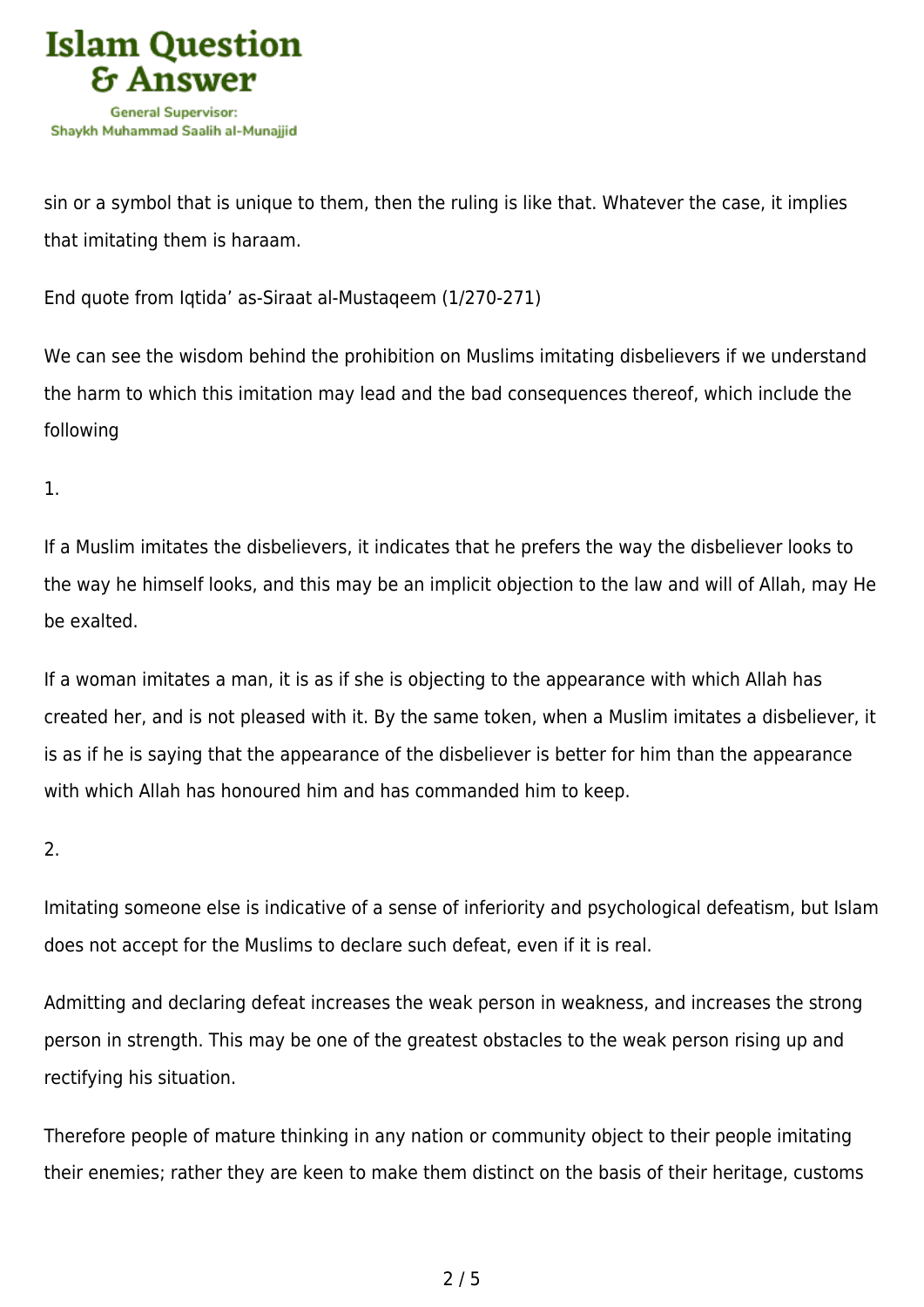

and dress, even if they think that the enemy has better heritage, customs and dress than what they have. That is only because they understand the psychological and social impact – and even the political impact – of outwardly imitating the enemy.

3.

Imitating others in outward appearance implies love and loyalty towards them, because a person does not imitate anyone except those whom he loves. But the Muslims are commanded to disavow the disbelievers of all types. Allah, may He be exalted, says (interpretation of the meaning):

"Let not the believers take the disbelievers as Auliya (supporters, helpers, etc.) instead of the believers, and whoever does that will never be helped by Allah in any way, except if you indeed fear a danger from them. And Allah warns you against Himself (His Punishment), and to Allah is the final return"

[Aal 'Imraan 3:28]

"You (O Muhammad (blessings and peace of Allah be upon him)) will not find any people who believe in Allah and the Last Day, making friendship with those who oppose Allah and His Messenger (Muhammad (blessings and peace of Allah be upon him)), even though they were their fathers, or their sons, or their brothers, or their kindred (people)."

## [al-Mujaadilah 58:22].

And the Prophet (blessings and peace of Allah be upon him) said: "The strongest bonds of faith are loyalty for the sake of Allah, enmity for the sake of Allah, love for the sake of Allah and hate for the sake of Allah." Narrated by at-Tabaraani and classed as saheeh by al-Albaani in as-Silsilah as-Saheehah (998).

Shaykh al-Islam Ibn Taymiyah said in Iqtida' as-Siraat al-Mustaqeem (1/549):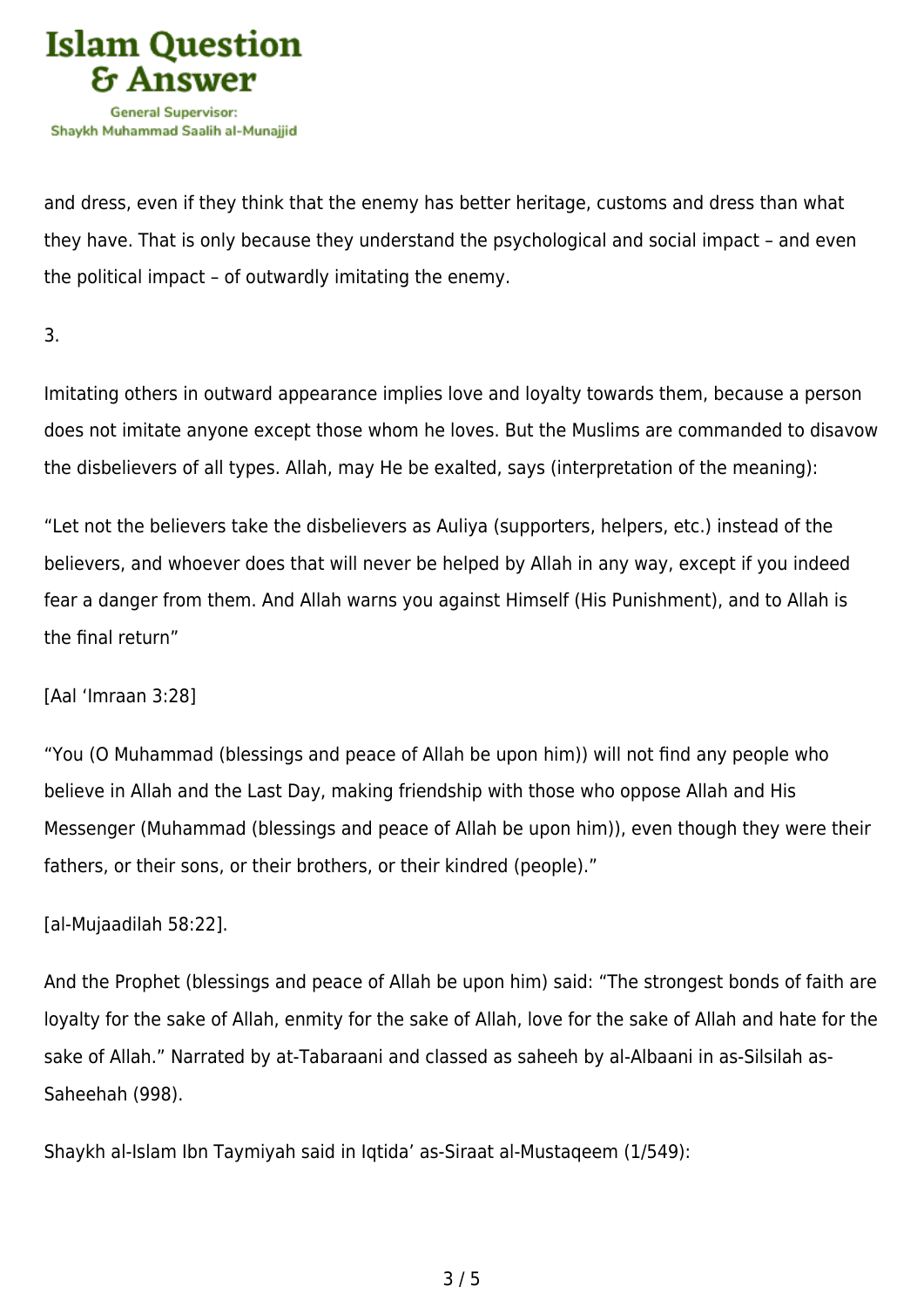

Outward imitation leads to a type of love and feeling close in one's heart, just as love in one's heart leads to outward imitation. This is something that we see in real life. End quote.

Imitation of the disbelievers weakens this principle, which is one of the principles of Islam, namely disavowing and despising the disbelievers.

4.

Outward imitation of the disbelievers leads to something that is more serious, which is imitation of them in one's heart and adopting their beliefs, or regarding their views and ideology as sound. There is a clear connection between outward appearance and what is in the heart, and the one affects the other.

Shaykh al-Islam Ibn Taymiyah said in Iqtida' as-Siraat al-Mustaqeem (1/548):

Imitating others and being like them in outward appearance and behaviour leads to imitating them and being like them in one's heart and mind, by way of gradual, hidden influence. We have seen that the Jews and Christians who mix with the Muslims are milder in terms of disbelief than others, just as we have seen that Muslims who mix a great deal with the Jews and Christians are weaker in terms of faith than others. End quote.

Ibn al-Qayyim (may Allah have mercy on him) said:

Because imitation in outward appearance may lead to being influenced with regard to thought and beliefs, as is indicated by Islamic teachings, common sense and real life. Therefore Islamic teaching disallows imitating disbelievers, animals, devils, women and Bedouin.

End quote from al-Faroosiyyah (p. 122).

These are some of the clear reasons for the Islamic prohibition on Muslims imitating the polytheists. The Muslim has to comply with the rulings of Allah, may He be exalted, and believe